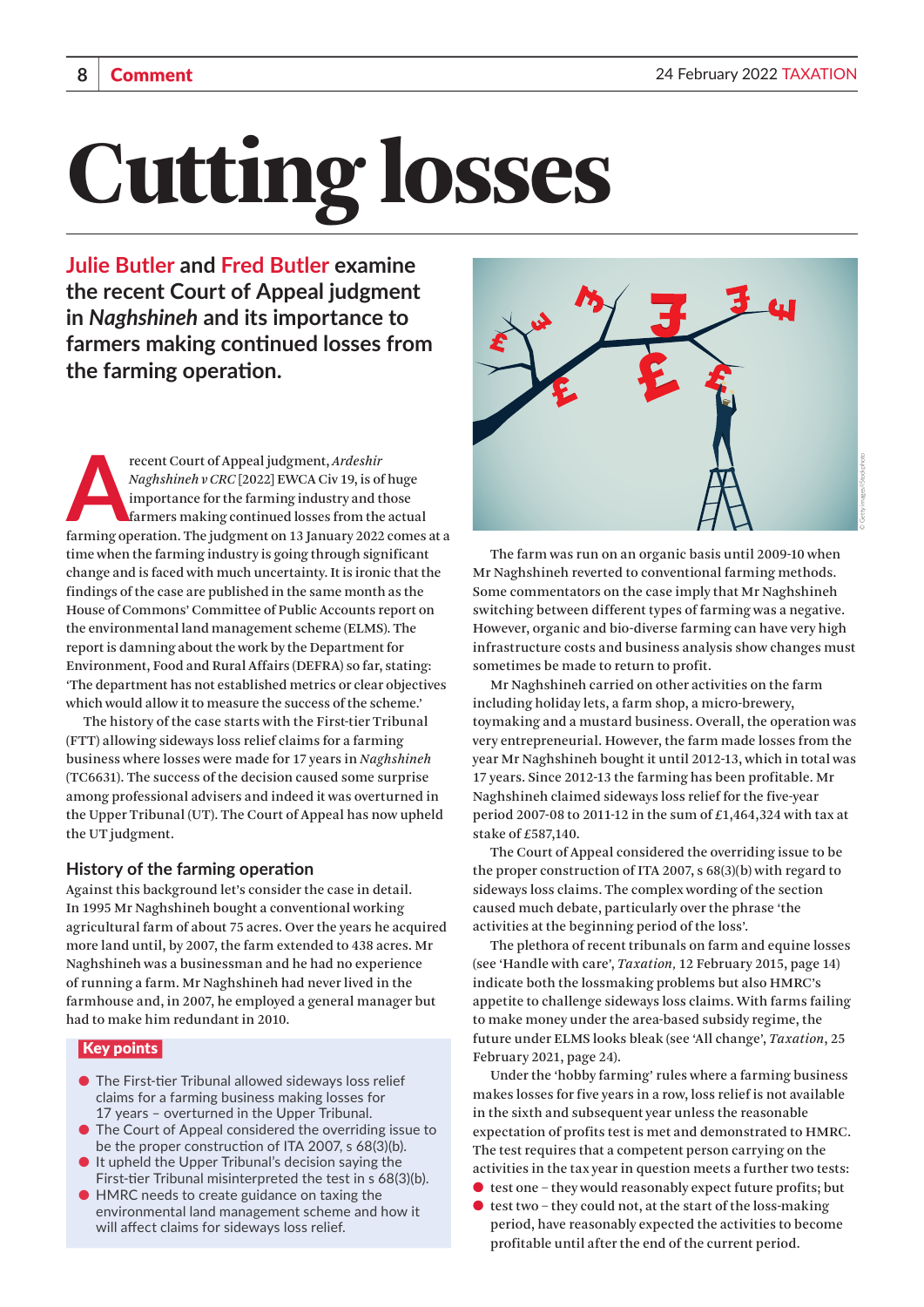### **Test one**

In order to understand the latest Court of Appeal judgment it is necessary to understand the FTT decision. The test in ITA 2007, s 68(3)(a) requires consideration of whether or not the hypothetical competent farmer had, in the year under consideration, a reasonable expectation of profits in the future. Such a test has confused many farm tax advisers over the years and makes loss planning very complex. HMRC held that in the three years from 2007-08 to 2009-10, prior to making the general manager redundant, costs had been allowed to spiral out of control and there was too much diversity with regard to the activities of the farm. HMRC therefore argued that this high-cost structure meant that a competent farmer could never have expected to make profits in the future. However, the report by the farming and profitability expert at the tribunal disagreed with HMRC and stated that for each of the years under consideration, a competent farmer would have had a reasonable expectation of future profits.

The FTT therefore rejected HMRC's argument that a competent person would still have been unable to make a profit due to the high level of costs incurred at that point. A competent person is defined as a competent farmer or market gardener. The FTT also dismissed the 'illogical' idea that in order to examine the position of the hypothetical competent farmer we must assume that he could not make any changes at all in the way in which the farm was being run. The FTT's final view was that even if it was agreed that the high level of overheads meant the farm could never be profitable, the hypothetical farmer could reduce his costs later, just as Mr Naghshineh had done, such that he would have had a reasonable expectation of future profit. For those reasons, the tribunal accepted that the first test was met by Mr Naghshineh.

## **Test two**

The second test in ITA 2007, s 68(3)(b) requires consideration of whether a competent farmer could not, at the beginning of the prior period of loss, reasonably have expected the activities undertaken to become profitable until after the end of the year under consideration. Any subsequent unforeseen or unforeseeable events, such as the 2007-08 financial crisis, were not to be taken into account, following the decision of the Upper Tribunal in *Scambler v CRC* [2017] STC 2108. However, they did find it reasonable that a competent farmer would allow a contingency for any such events and that this contingency would inevitably have the effect of prolonging the time by which the farming venture became profitable.

### **Naghshineh meeting the second test**

To confirm the second test, the FTT applied the expert's timescales (assuming any contingency for unforeseen events to have been built into these) to the activities carried out in the years under consideration. The time it would have taken the hypothetical competent farmer to do these was concluded to be as follows:

- 1) finding and acquiring the necessary land three to five years;
- 2) conversion of the land to organic status four years;
- 3) producing a wide range of farming produce four to ten years;
- 4) selling farm produce directly to the consumer four to ten years, and

5) achieving profitability – ten years after the land had been converted to organic status.

Profits would therefore not have been expected until after the end of 2012 and so the FTT considered that Mr Naghshineh had met the second test.

### **Upper Tribunal's view**

HMRC appealed to the UT which set aside the FTT decision, concluding that the FTT decision contained material errors in law in applying the test in s 68(3)(b). The expert opinion was that it would have taken Mr Naghshineh four years to convert the farm to organic farming then another ten years for the organic farm to become profitable. In the first tax year in question, 2007-08, the activities consisted of mixed-use organic farming with the conversion to organic farming having already been completed. It is the activities in this year that are important and therefore the preparatory years for conversion, acquisition of land etc should be ignored. As such, if organic farming had been taking place at the beginning of the prior period of loss on 6 April 1994, (with the conversion to organic farming having been completed some years prior), then a profit would have reasonably been expected by 2005 at the latest. Therefore, relief was disallowed for this year and the subsequent years. It was noted that for the last two tax years in question (2010-11 and 2011-12), when they had reverted to conventional farming, there was no evidence at all as to timescales for a competent farmer to expect a profit and this had not been considered by the FTT either.

In the opinion of the UT, Mr Naghshineh did not meet the 'reasonable expectation of profit' test. The UT remade the lower tribunal's decision and disallowed Mr Naghshineh's appeal. To quote from the UT judgment:

'39. In our opinion, the test operates as follows. First, the activities actually carried on in each year of loss – in this appeal each of the five tax years from 2007-08 to 2011-12 inclusive – must be determined. Second, one must then assume that those activities were being carried on at the beginning of the loss period (discussed below but found by the FTT to be 31 March 1995). Having made that assumption, one must ask how long a competent farmer at 31 March 1995 would have expected it would take for those activities to become profitable. In answering that question, the competent farmer must "have regard to" the factors mentioned in s68(4). Only if the competent farmer can say "it would have taken until after the end of the relevant loss year", and only if he could not reasonably have reached a contrary view, is the test in s68(3)(b) satisfied. While applying the test of expectation as at 1995 may seem harsh, we note that s68(3) refers specifically not to a competent person at that time but to "a competent person *carrying on the activities at the beginning of the prior period of loss*" (our emphasis).'

We note the UT later determined the beginning of the prior period of loss to be 6 April 1994, not 31 March 1995, to reflect the fact that it must refer to a tax year. The 'prior period of loss' is defined as the five tax years before the current tax year. If losses, excluding capital allowances, were also made in successive tax years before those five tax years, the period comprising both those successive tax years and the five tax